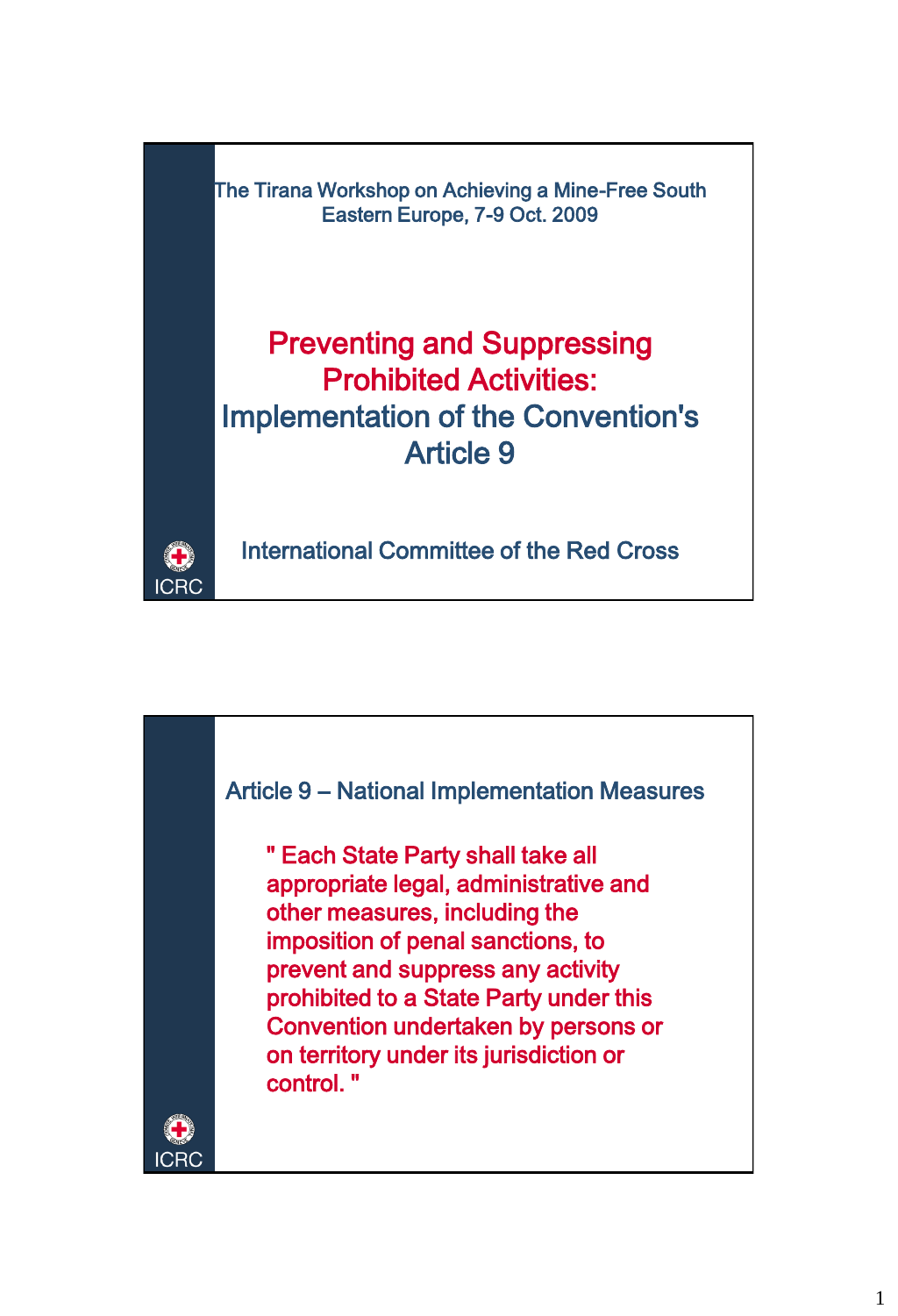

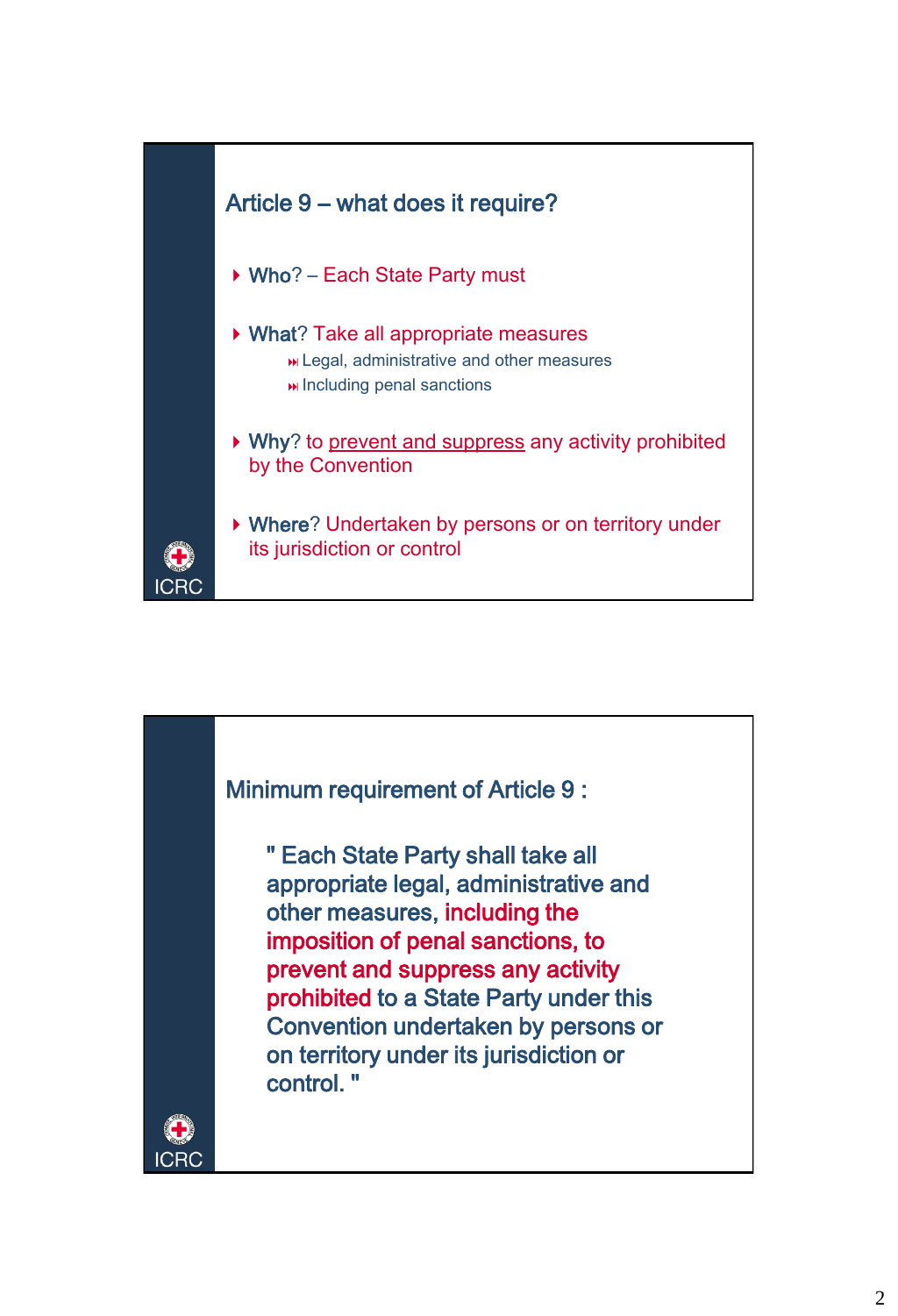

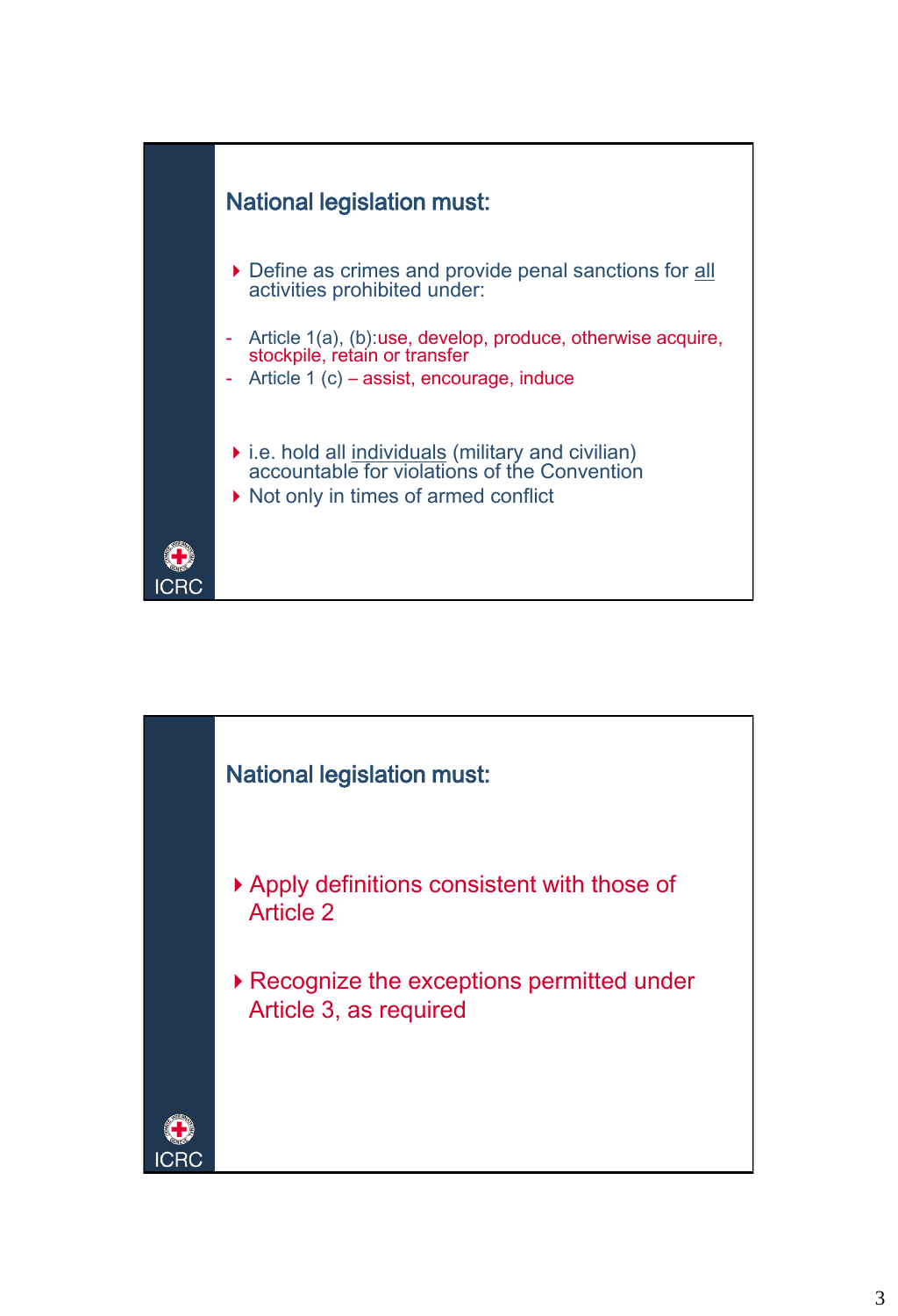Minimum requirement of Article 9 :

O **ICRC** 

Many States are now reconsidering their current legislation and realising that law that existed prior to their ratification of the Convention is not sufficient to fulfil their obligations under the Convention

|                                                                                                                                                                                                | <b>ICRC checklist:</b><br>I. Legislative measures required by Article 9                        |                                                                                                                       |
|------------------------------------------------------------------------------------------------------------------------------------------------------------------------------------------------|------------------------------------------------------------------------------------------------|-----------------------------------------------------------------------------------------------------------------------|
|                                                                                                                                                                                                | Does your legislation<br>prohibit and provide<br>punishment for these<br>violations? (Art. 9)* | Is there a prohibition for<br>assisting, encouraging<br>and inducing these<br>violations? (Art. 1 c and<br>Art. $9^*$ |
| Use (Art. 1 a)                                                                                                                                                                                 |                                                                                                |                                                                                                                       |
| <b>Acquisition</b> (Art. 1 b)                                                                                                                                                                  |                                                                                                |                                                                                                                       |
| Stockpiling (Art. 1 b)                                                                                                                                                                         |                                                                                                |                                                                                                                       |
| <b>Retention</b> (Art. 1 b)                                                                                                                                                                    |                                                                                                |                                                                                                                       |
| <b>Transfer, including the physical</b><br>movement of AP mines into<br>or from national territory,<br>and the transfer of title to<br>and control over the mines<br>(Art. 1 b, and Art. 2(4)) |                                                                                                |                                                                                                                       |
| Development (Art. 1 b)                                                                                                                                                                         |                                                                                                |                                                                                                                       |
| <b>Production</b> (Art. 1 b)                                                                                                                                                                   |                                                                                                |                                                                                                                       |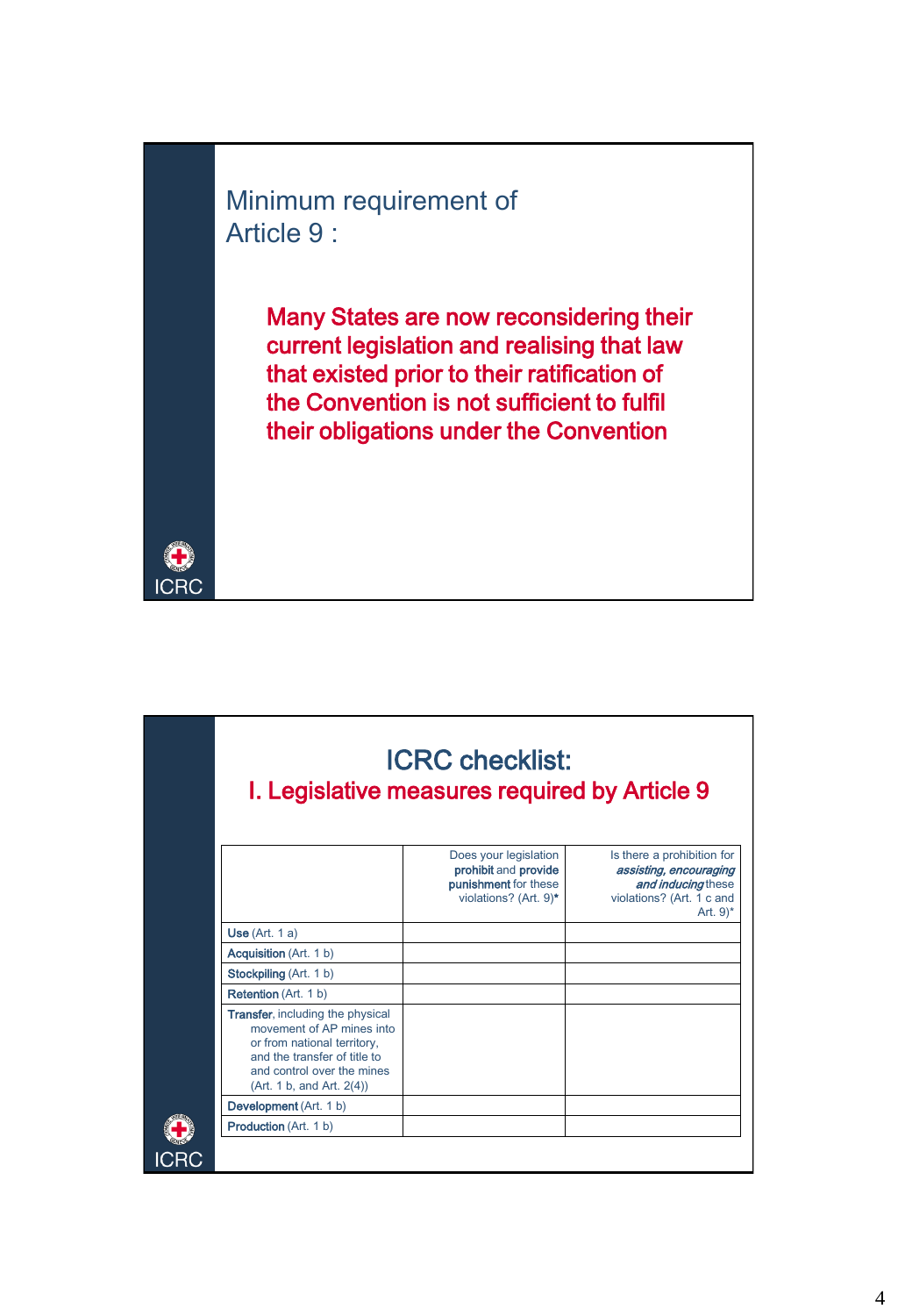

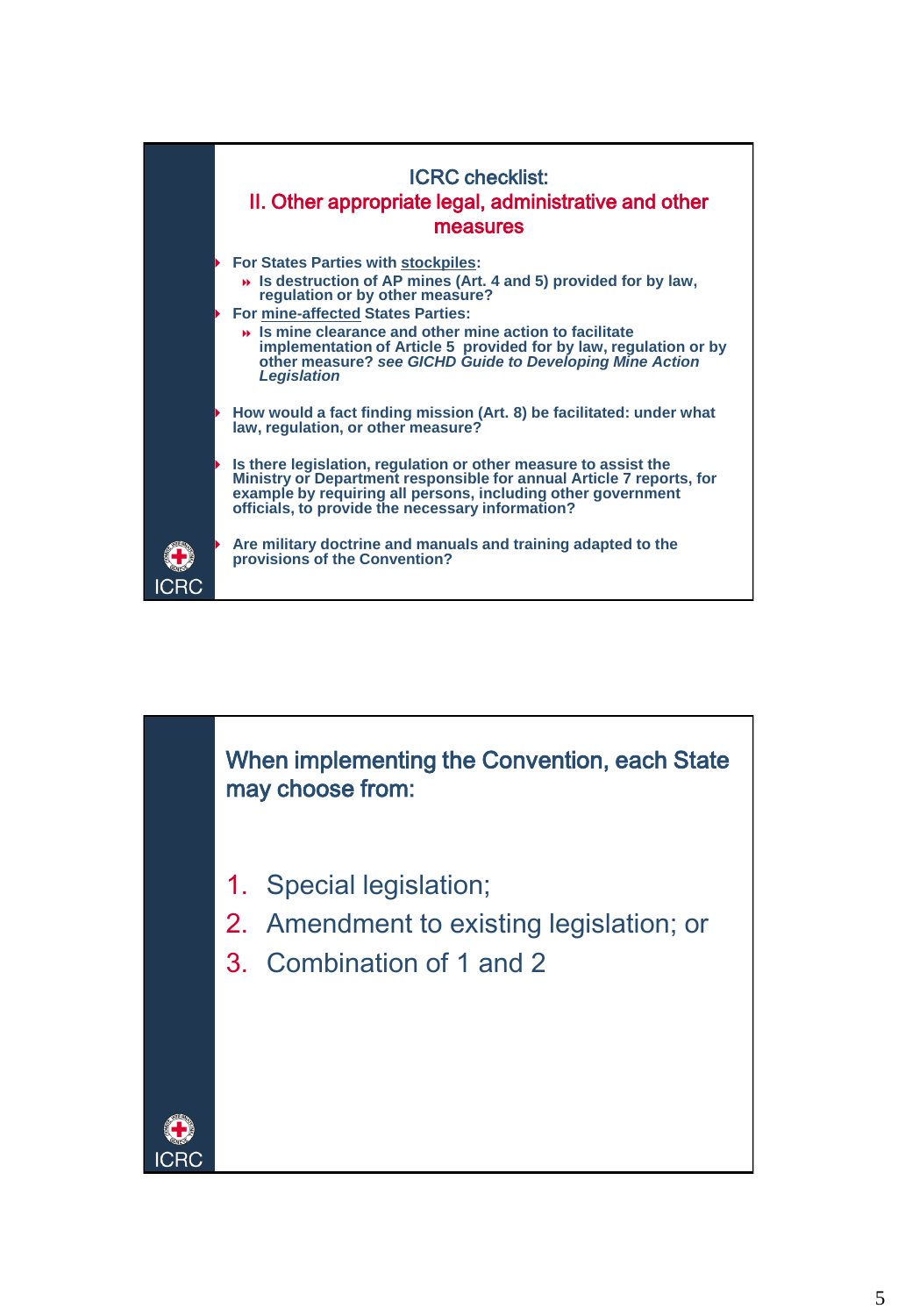

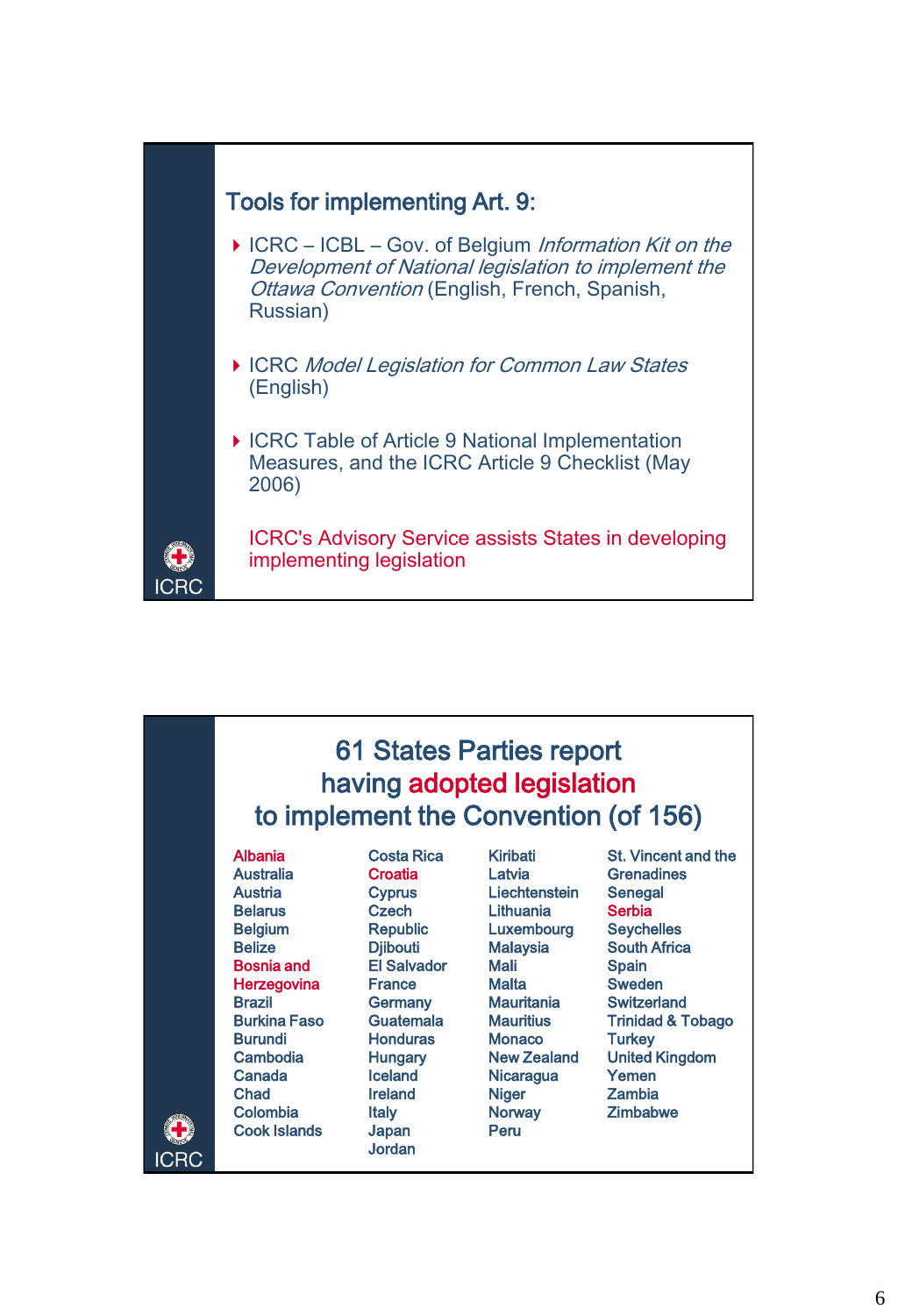## 28 States Parties report considering existing laws to be sufficient to give effect to the Convention

Algeria Andorra **Argentina** Bulgaria Central African Republic **Denmark Estonia Greece** Guinée-Bissau Holy See Indonesia Lesotho **Mexico** Moldova (Rep. of)

**ICRC** 

Montenegro **Netherlands** Papua New Guinea Portugal Romania Samoa Slovakia Slovenia **Tajikistan Tanzania** The FYR of Macedonia **Tunisia** Ukraine Venezuela

23 States Parties report being in the process of adopting legislation to implement the ConventionKenya **Nigeria** Bolivia Saint Lucia Kuwait Palau Brunei Sudan Madagascar Panama **Chile** Suriname **Malawi** Paraguay **Thailand** D.R. Congo Mozambique **Philippines** Uganda **Ecuador** Rwanda Jamaica Vanuatu **ICRC**